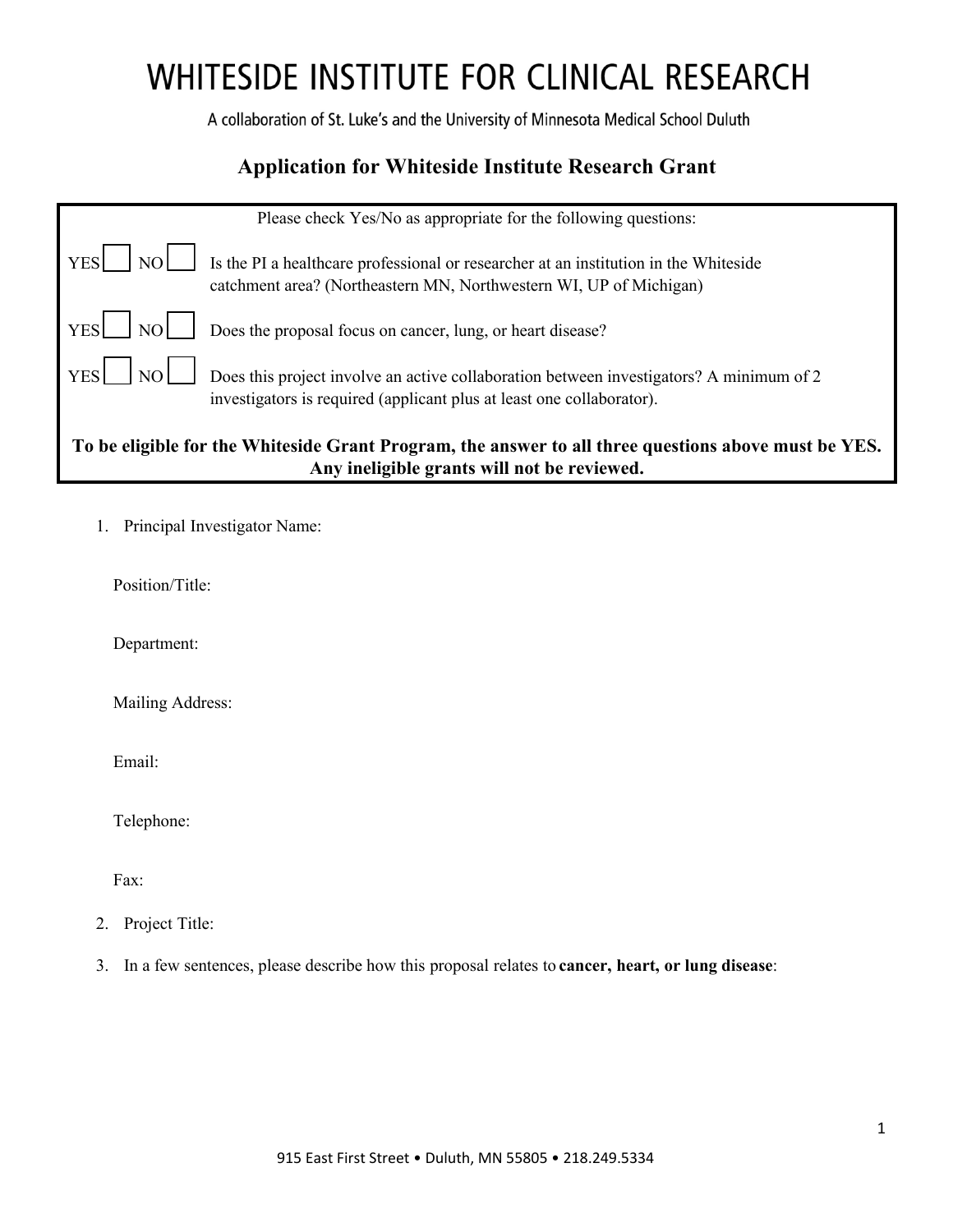A collaboration of St. Luke's and the University of Minnesota Medical School Duluth

4. In a few sentences, please describe how this proposal is **clinical or translational in nature**:

- 5. Proposed funding period:
- 6. Total funding requested: \$
- 7. Does this project involve:

| a. | Human subjects                                            | <b>YES</b> | N <sub>O</sub> |
|----|-----------------------------------------------------------|------------|----------------|
| b. | Animal subjects                                           | <b>YES</b> | N <sub>O</sub> |
|    | c. Human blood or bodily fluids                           | <b>YES</b> | N <sub>O</sub> |
| d. | Recombinant DNA, infectious agents or biological toxins   | <b>YES</b> | N <sub>O</sub> |
| e. | Radioactive materials and/or ionizing radiation-producing | <b>YES</b> | NC             |
|    | equipment                                                 |            |                |
|    | <b>Chemicals</b>                                          | <b>YES</b> |                |
|    |                                                           |            |                |

*If you answered YES to any of the above items, special training, approvals, or registrations may be required by participating institutions prior to project initiation. Please describe any plans for IRB and/or IACUC approval*

#### **Collaboration is required for the Whiteside Grant Program and interdisciplinary, substantial collaborations will be looked upon more favorably**

8. Name(s) and affiliation of project collaborator(s):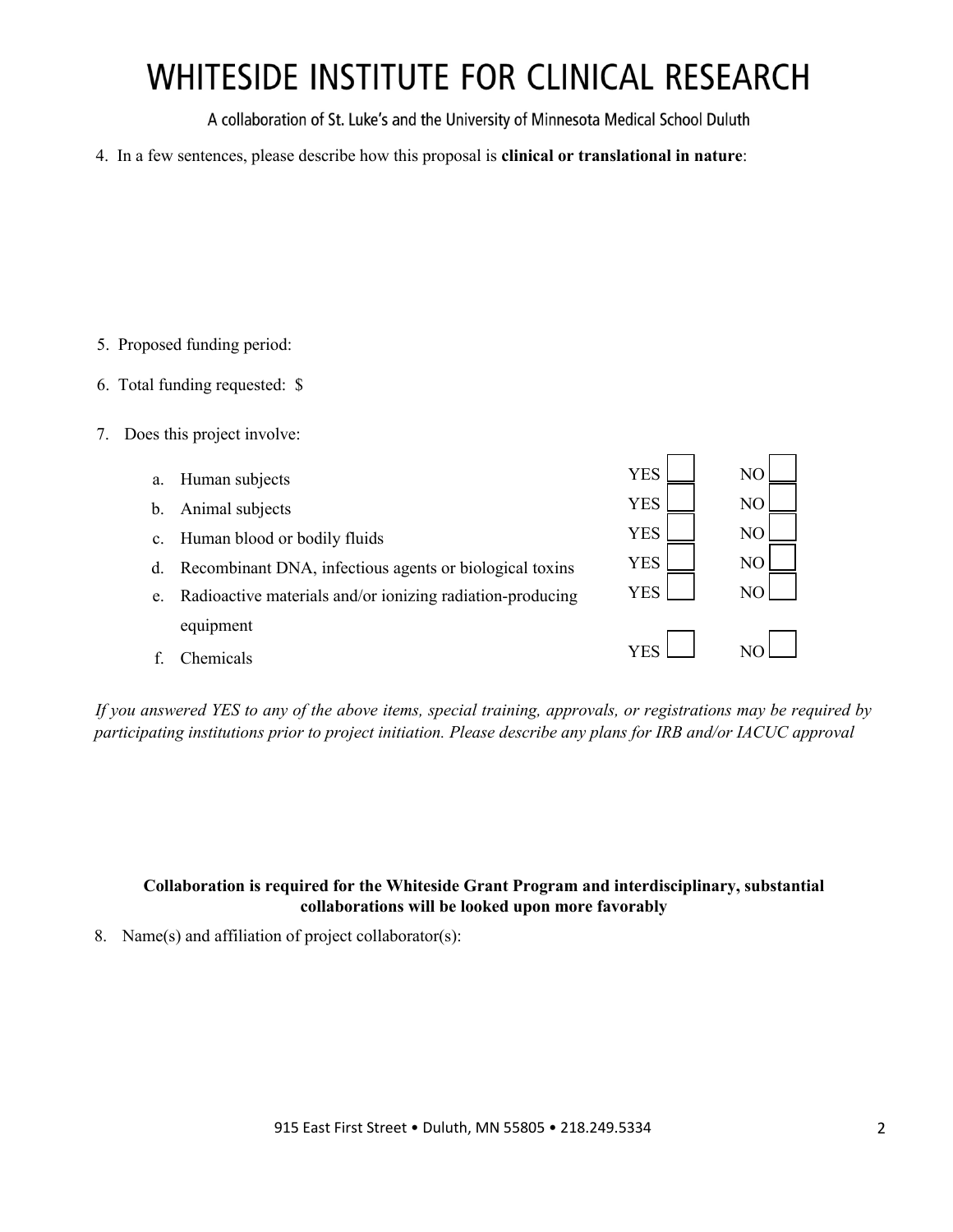A collaboration of St. Luke's and the University of Minnesota Medical School Duluth

9. Please outline the role of each collaborator and how much effort will be put toward the project:

| 10. Does a potential conflict of interest exist? | YES <sup>1</sup> | NO <sub>1</sub> |
|--------------------------------------------------|------------------|-----------------|
| If yes, please summarize:                        |                  |                 |

11. Will other institutions or departments share use of equipment/personnel/supplies? YES  $\Box$  NO If yes, please summarize:

- 12. Location where research will take place:
- 13. On a separate page, please provide an itemized budget **(\$15,000 maximum).** List salaries, benefits, supplies, equipment, etc. Include justifications.
- 14. List titles, sources, and amounts of outside funding that you have received in the last five years, or that are pending or contemplated. Indicate whether you are the PI or a co-investigator. Include dates and, when relevant, explain how they relate to this request. Use a separate sheet if necessary.